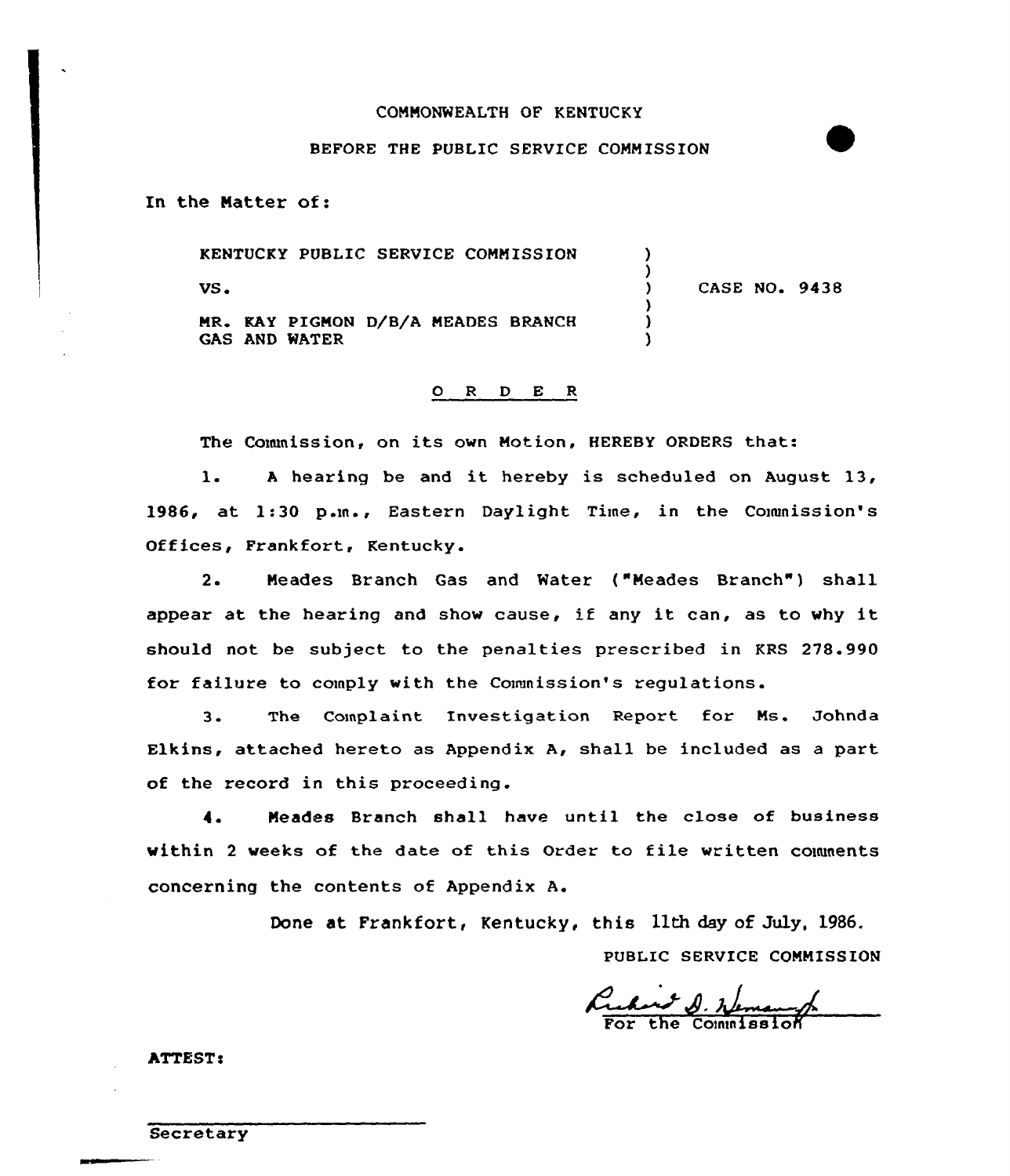### APPENDIX "A"

#### Commonwealth of Kentucky PUBLIC SERVICE COMMISSION

#### CONPLAINT INVESTIGATION REPORT

Case No. 94 38 Ns. Johnda Elkins and others, vs Nr. Kay Pigmon d/b/a Neades Branch Gas and Water

June 2-3, 1986

On March 13 and 14, 1985, an investigation was made of the Neades Branch area, Lawrence County, Kentucky. The investigation was the result of numerous telephone calls to the Public Service Commission from customers of a water and gas system in this area. The report on this investigation was submitted, on April 23, 1985, to Neades Branch Gas and Water ("Neades Branch" ) with recommendations for correction of the water and gas problems identified by the Commission's staff.

In a letter dated August 27, 1985, the Commission's staff wrote Mr. Pigmon requesting acknowledgement of the receipt of the Narch 14, 1985, Investigation Report. Nr. Pigmon failed to reply to any of the above correspondence.

#### INVESTIGATION

On December 16, 1985, Nr. Bob Bruflat and myself met with Nr. Kay Pigmon and his attorney, Nark W. Clevenger. The Commission staff and the Neades Branch representatives exchanged information at this meeting in reference to the PSC's regulations and the construction of the water and gas system at Neades Branch. As stated in Mr. Bruflat's memo of December 23, 1985, (attached)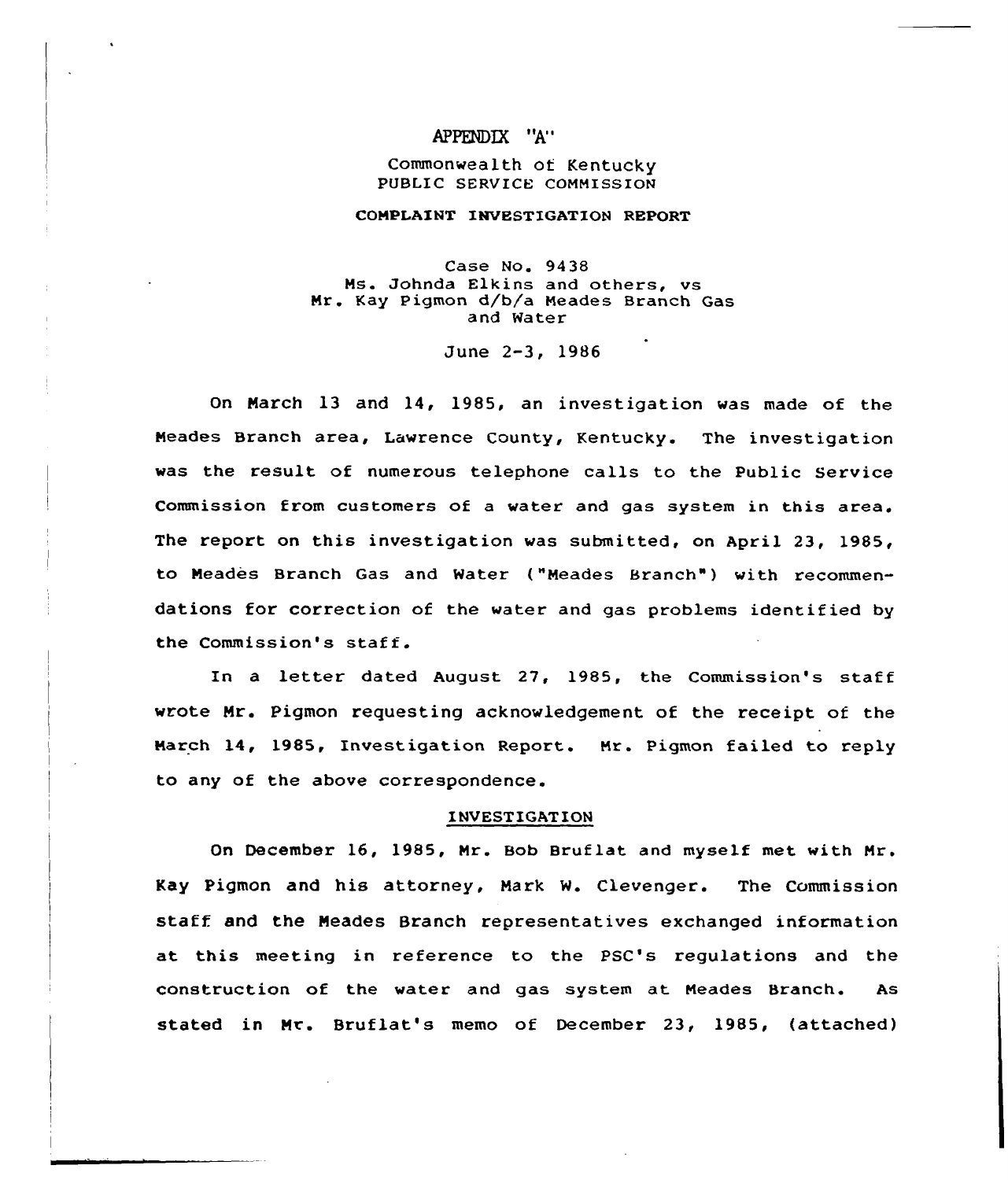REPORT — C.N. 9438, Elkins and others vs Neades Branch Gas and Water Page 2 June 2-3, 1986

Meades Branch's mood was cooperative and we were assured that several items of deficiency would be corrected, therefore we agreed to give Nr. Pigmon approximately six months to correct these items.

<sup>A</sup> second investigation was made on June <sup>2</sup> and 3, 1986, by Nr. Bruflat and myself to verify if the previous deficiencies had been corrected, Nr. Kay Pigman was present during this inspection.

Neades Branch's operations were reviewed for compliance with the Kentucky Revised Statutes (KRS 278 and KRS 74) and the Public Service Commission Regulations (807 KAR). Our inspection indicates that Neades Branch has not corrected the deficiencies as Mr. Pigmon promised.

Neades Branch currently has ll {3 are free) water customers and 9 (3 are free) gas customers. They pay a combined bill for both gas and water of \$40.00 in the winter and \$20.00 in the summer (June through September).

Neades Branch has discontinued service to customers without giving them prior written notice or the proper allotted time period before disconnection.

The water at Neades Branch is not protected by artificial treatment to include continuous disinfection throughout the distribution system. Neades Branch did have a chlorinator but that broke and has not been repaired or replaced.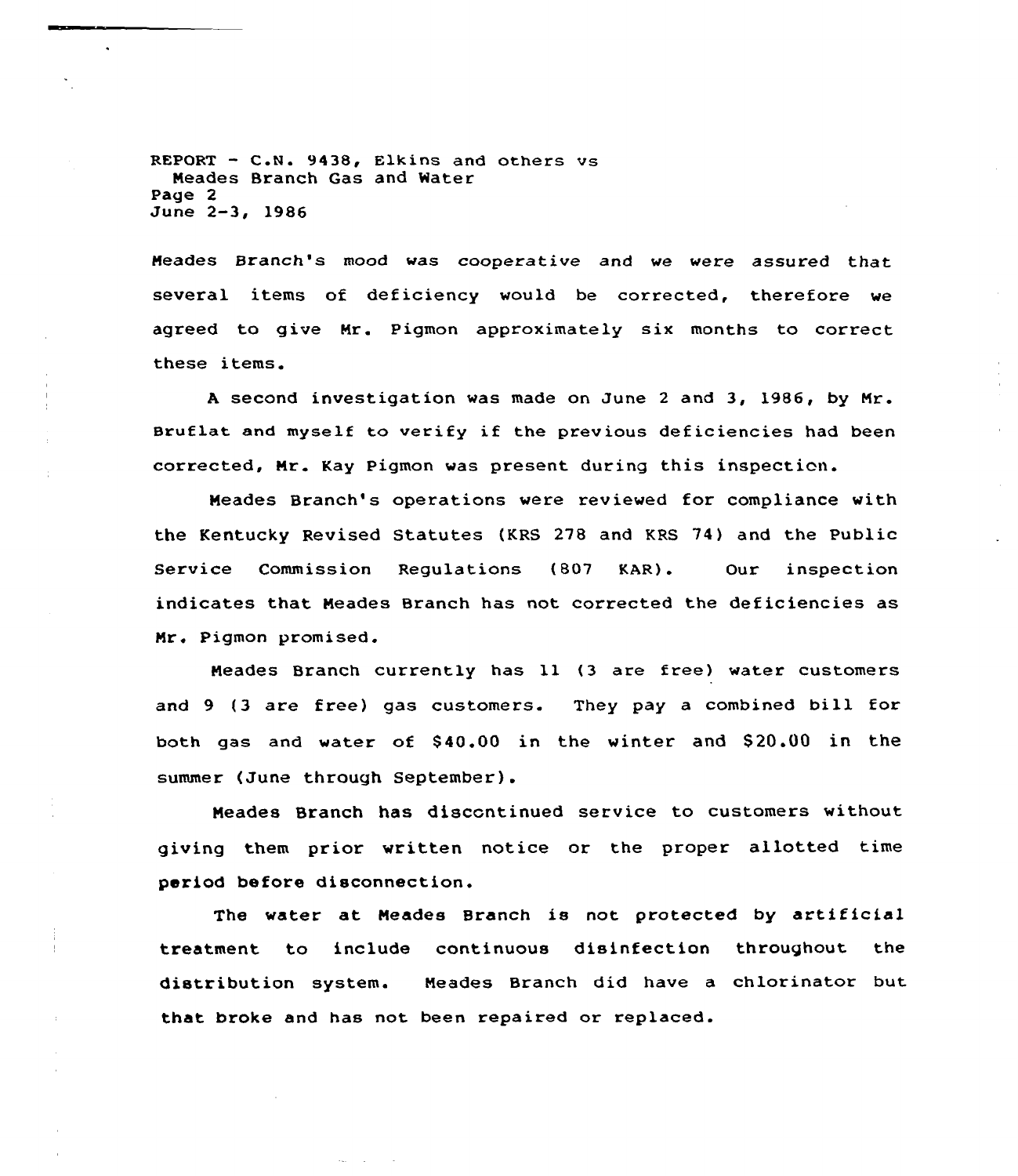REPORT — C.N. 9438, Elkins and others vs Meades Branch Gas and Water Page 3 June 2-3, 19S6

The source of water at Meades Branch is a well roughly 1,000 feet deep. This well is also the origin for Meades Branch's gas supply. Neither of these sources is master metered at the point of production.

Meades Branch has water mains which are not sufficiently protected from the coldest weather experienced in this area. <sup>A</sup> portion of these mains are above ground level. In addition, these mains are all 2-inch galvanized lines running approximately 800 feet long.

Meades Branch has never done any gas or water leak surveys to determine if it has any leaks in need of repair.

Meades Branch does not have any gas or water meters installed at its customers services.

The water pressure at Meades Branch is roughly 57 psig provided via a pneumatic booster pump and a 150- to 200-gallon pressure tank. This pump and tank are housed in a wooden shed approximately 35 feet from the well.

Photographs and a map of the distribution system are included in the Appendix of this report.

#### CONCLUSIONS

1. Meades Branch has not corrected the deficiencies agreed to by Mr. Kay Pigmon on December 16, 19S5, during the 6-month cc.itinuation period granted by the Commission.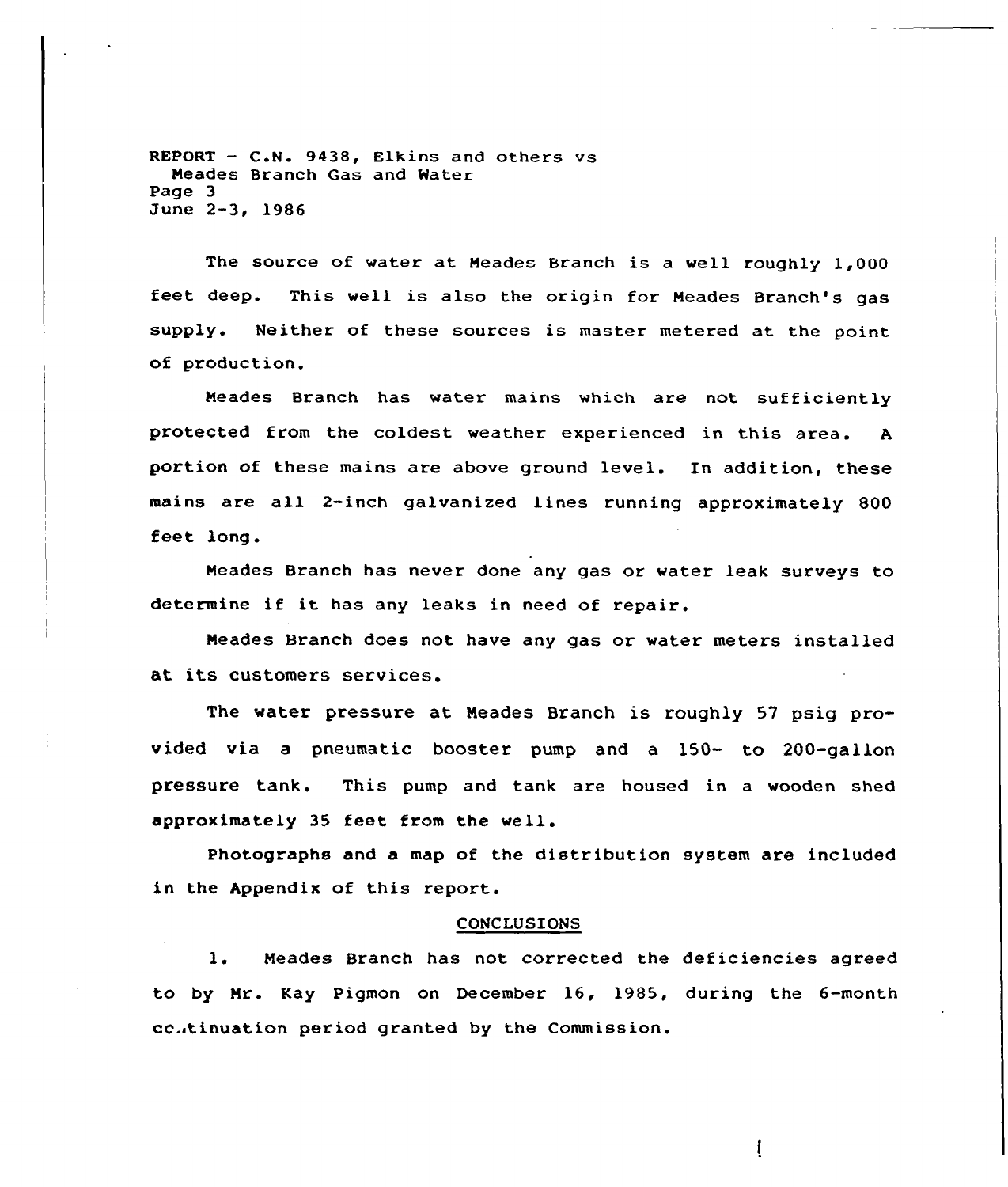$REPORT - C.N. 9438, E1kins and others vs$ Meades Branch Gas and Water Page 4 June 2-3, 1986

2. The rates, rules and regulations of Meades Branch have never been filed with the Commission during the 6-month continuation period granted since December of 1985, (807 KAR 5:011).

3. Meades Branch has not filed an Annual Report containing financial and statistical information with the Commission as required by Section 3 of 807 KAR 5:006.

4. Meades Branch is not keeping the operating records required by the Commission for: service interruptions, information available to customers, complaint information, and pressure information.

5. Meades Branch is not billing its customers uniformly.

#### RECOMMENDATIONS

1. Meades Branch should file with the Commission <sup>a</sup> financial statement disclosing the gross operating records of the utility and file Annual Reports for each calendar year of operations.

2. Meades Branch should file with the Commission a copy of its trariffs in accordance with 807 KAR 5:Oll.

3. Meades Branch should file with the Commission <sup>a</sup> copy of the ss-built plans for its construction.

4. Meades Branch should provide the Commission with a detailed explanation justifying a differential rate to utility customers.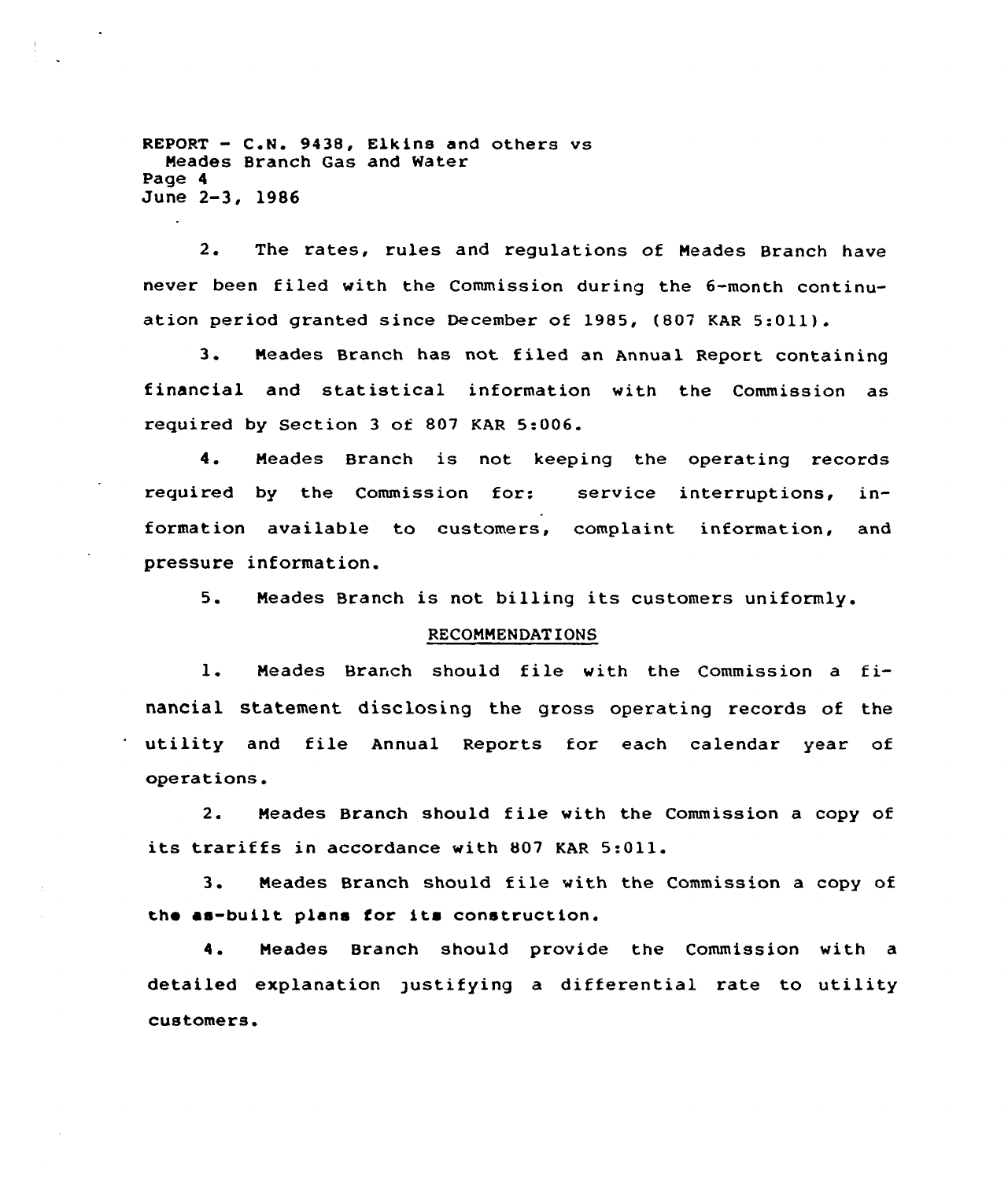REPORT — C.H. 9438, Elkins and others vs Meades Branch Gas and Water Page 5 June 2-3, 1986

الأوار المتعالمين

5. Neades Branch should file with the Commission <sup>a</sup> detailed plan to correct the deficiency items noted in this report.

6. The Commission staff recommends the show cause proceedings against Neades Branch should continue and that a hearing date should immediately be set in this matter.

Submitted, July 3, 1986

 $N$ - Mibhael Newton

Utility Investigator

Reviewed by

fddie B. Smith, Manager<br>Water & Sewer Section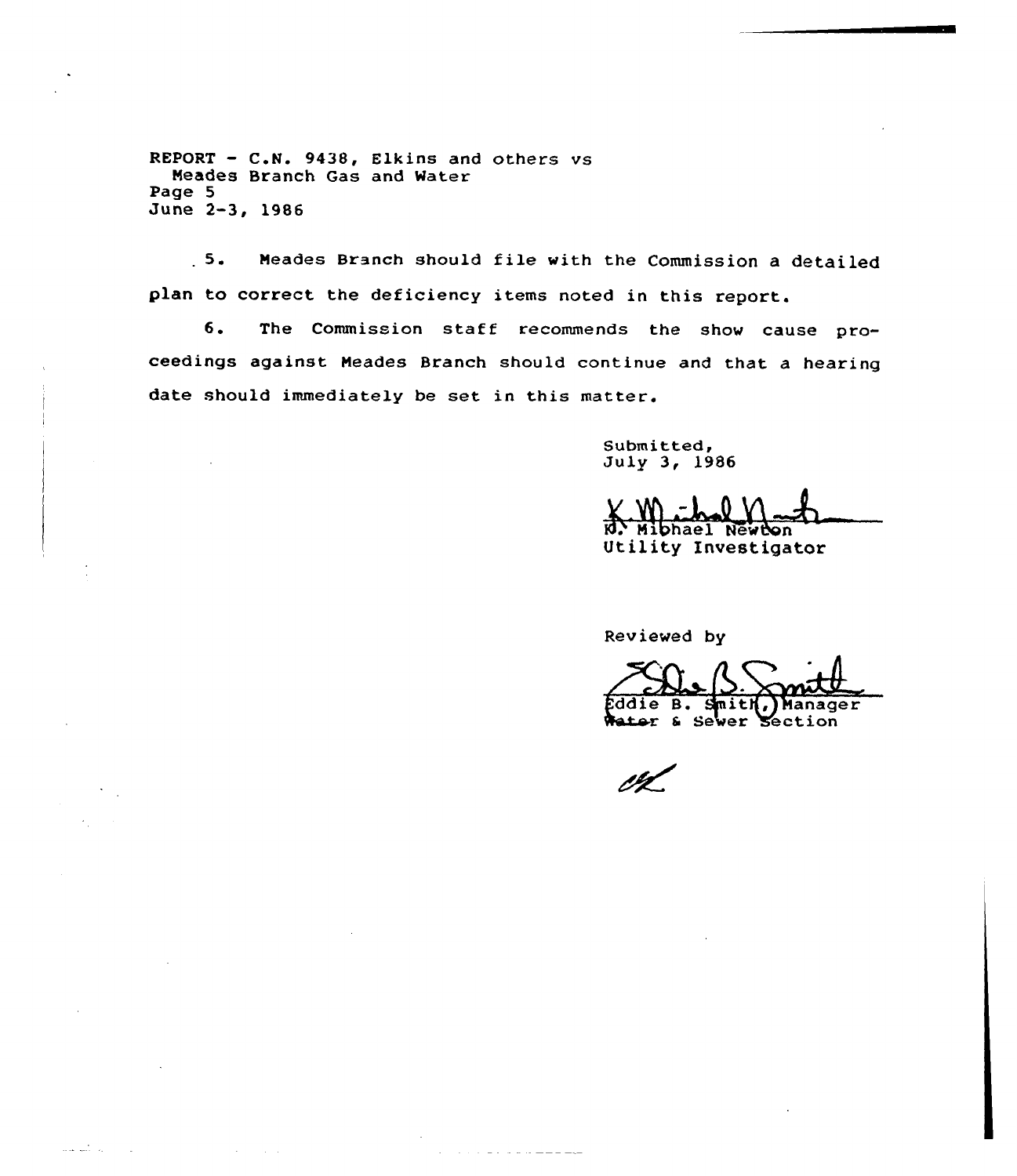

i San<br>Album II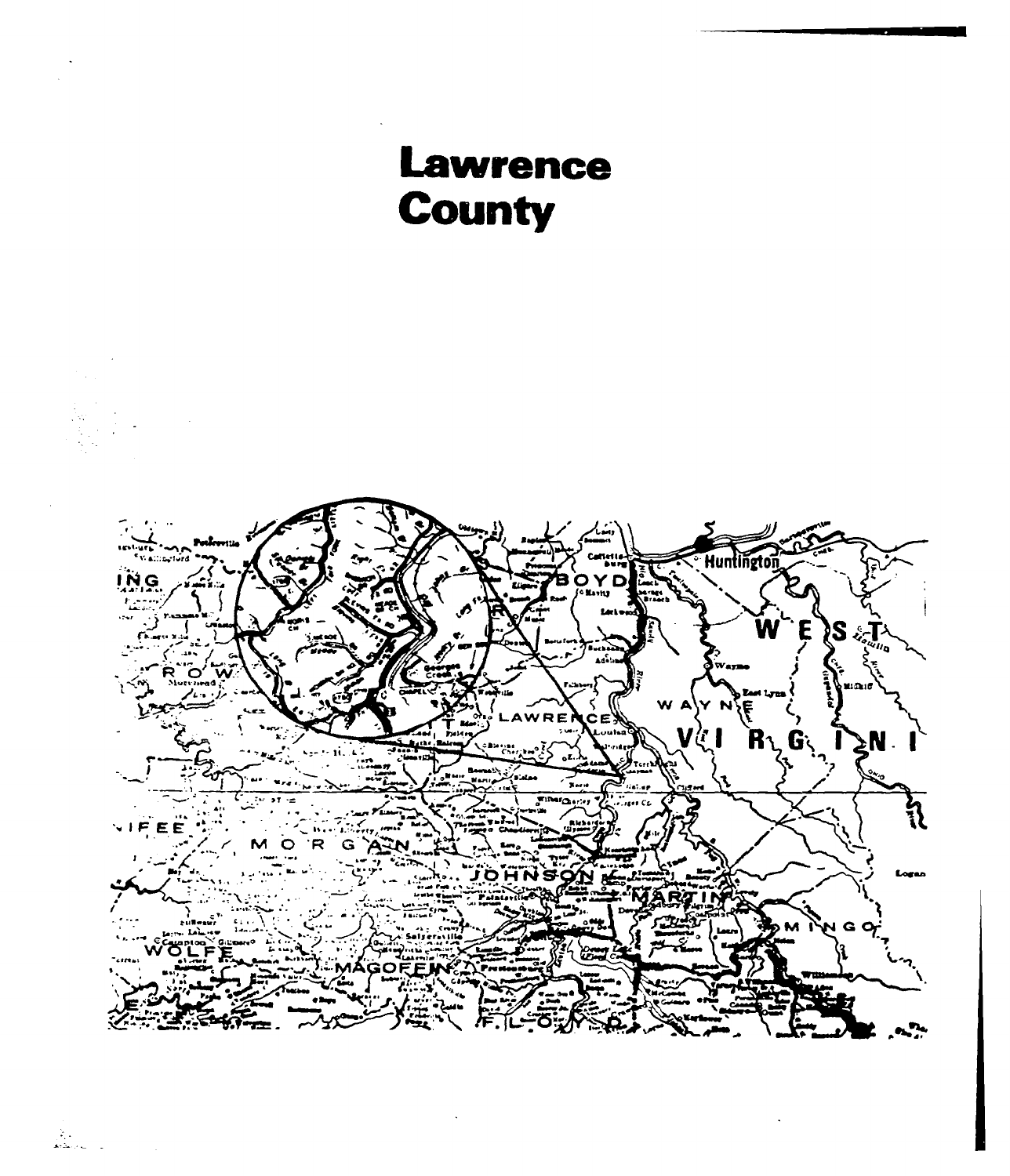# MEADES BRANCH GAS & WATER

June 3, 1986

Corner of water pump house

# Water and Natural Gas well site





Gas Lines from the  $w(11-t)$ the system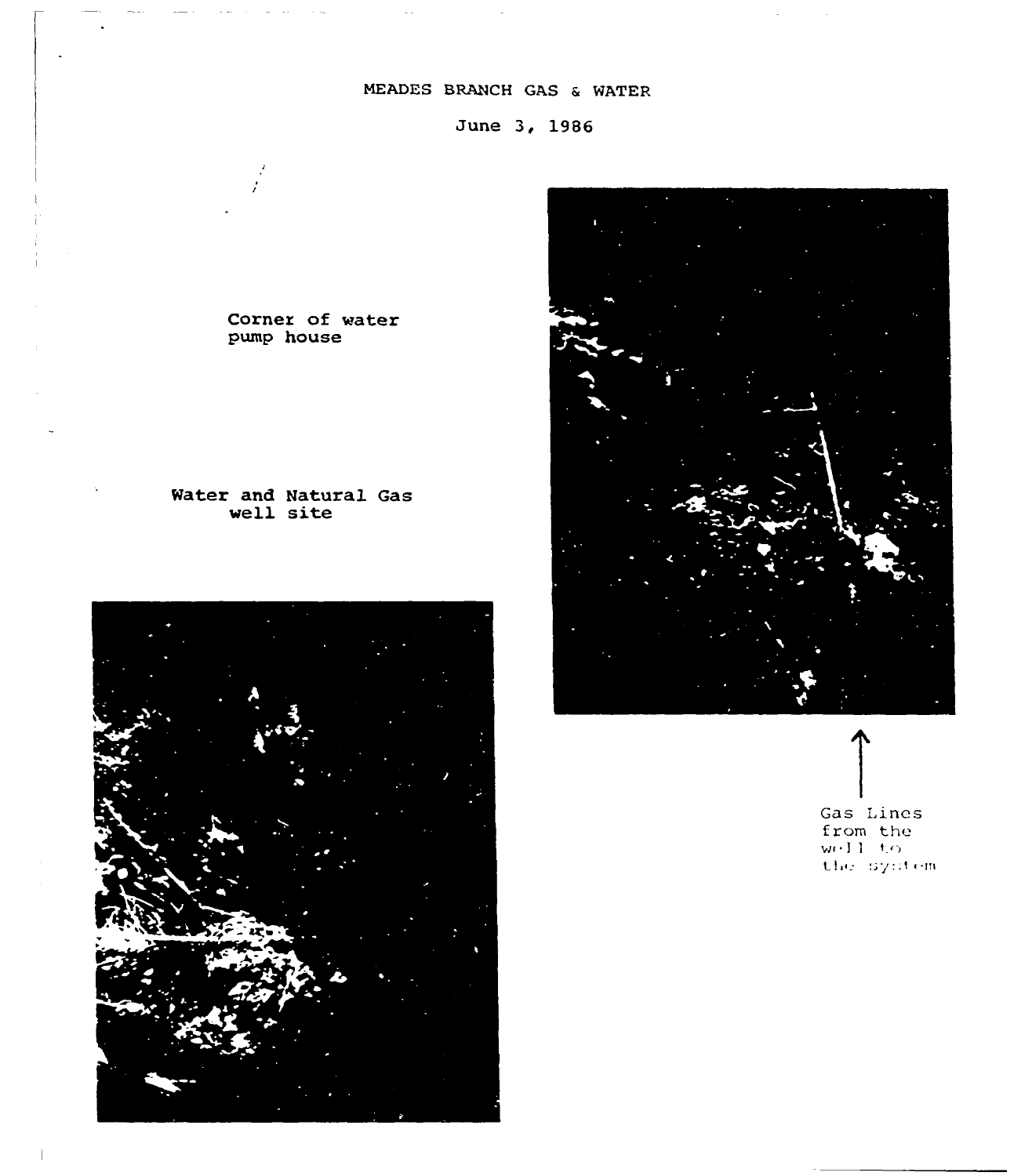# NEADES BRANCH GAS <sup>6</sup> WATER

June 3, 19S6

View of water pump house with<br>reservoir pressur tan)





Closeup view inside water pump house (pump, control and gauge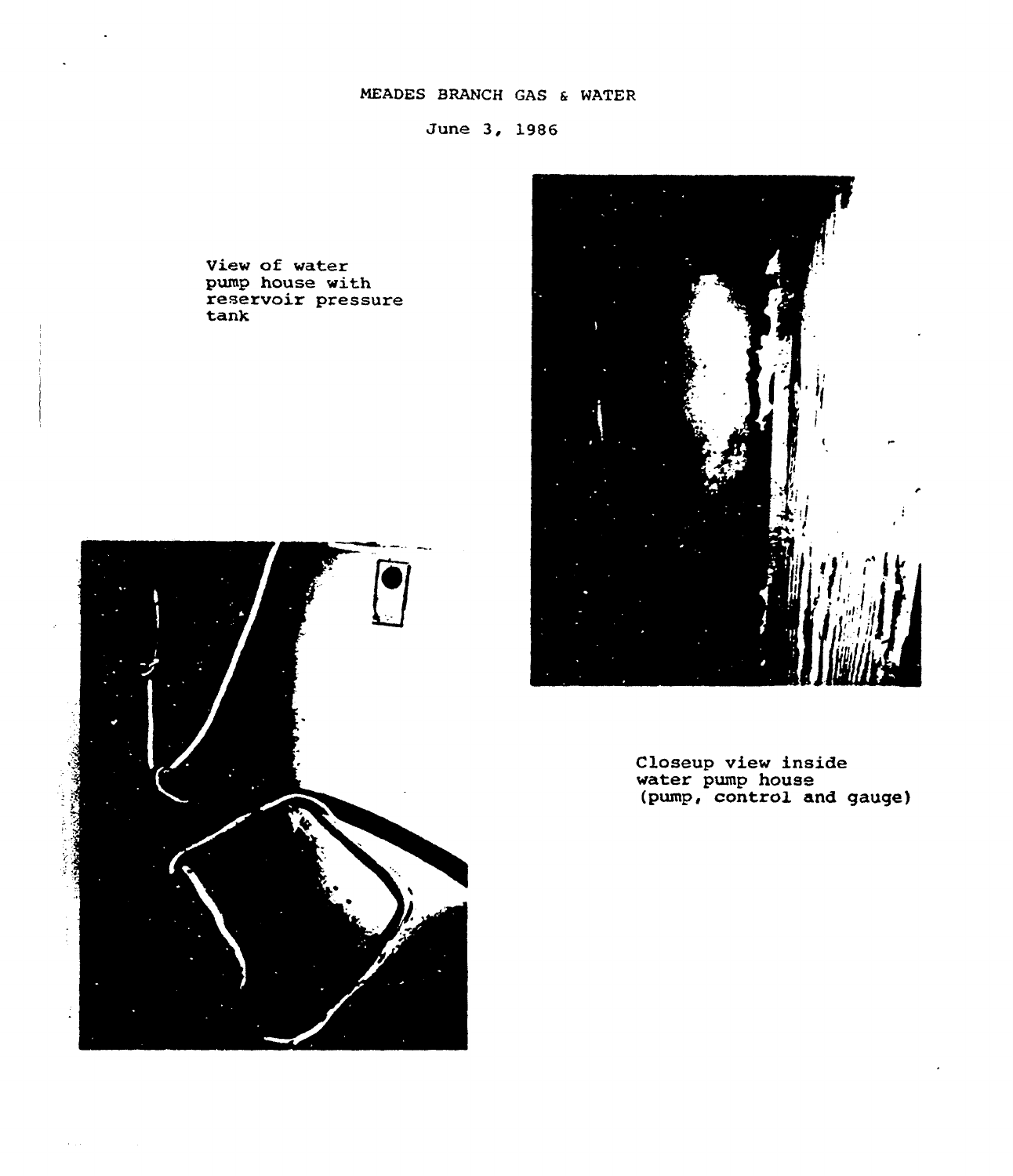#### **N B N O R A N D U H**

CN 9438 TO:

- THRU: Claude G. Rhorex Col Scott Smith  $EQ$ Byrnes Fairchild  $565$  fr  $8c$ F
- FROM: / R. E. Bruflat, Gas Section K. Nichael Newton, Water Section
- DATE: December 23, 1985
- RE: Nr. Kay Pigman d/b/a Neades Branch Gas and Mater (Meades Branch) CN 9438

At about 5:00 p.m. on Nonday, December 16, 1985, we met with Attorney Mark W. Clevenger at his Louisa, Kentucky, office. Attorney Clevenger now represents Meades Branch in this action.

Soon thereafter, Nr. Kay Pigmon joined us and we proceeded with our discussion of the Neades Branch situation. Nr. Pigmon furnished us with a schematic sketch of the systems (see attached -- to which I have added identification systems (see attached  $--$  to which I have added identification and data totals).

Me furnished Neades Branch counsel with <sup>a</sup> copy of the available October 1, 1984, Kentucky Public Service Commission Law. We briefly reviewed an outline of a copy of Commission regulations (a copy of the most recent available regulations was mailed to Attorney Clevenger).

Neades Branch's mood was cooperative and we were assured thati

- --The gas and the water would be master metered at the well sources;
- --A gas leak survey would be made and all gas leaks
- --Proper chemical treatment of the water would be done with adequate testing to assure safe water;
- --Individual customer gas meters would be installed on every gas service (including the 3 free leasehold consumers);
- --Meades Branch would pursue a course of action necessary to become a water distribution utility under Commission law and regulations;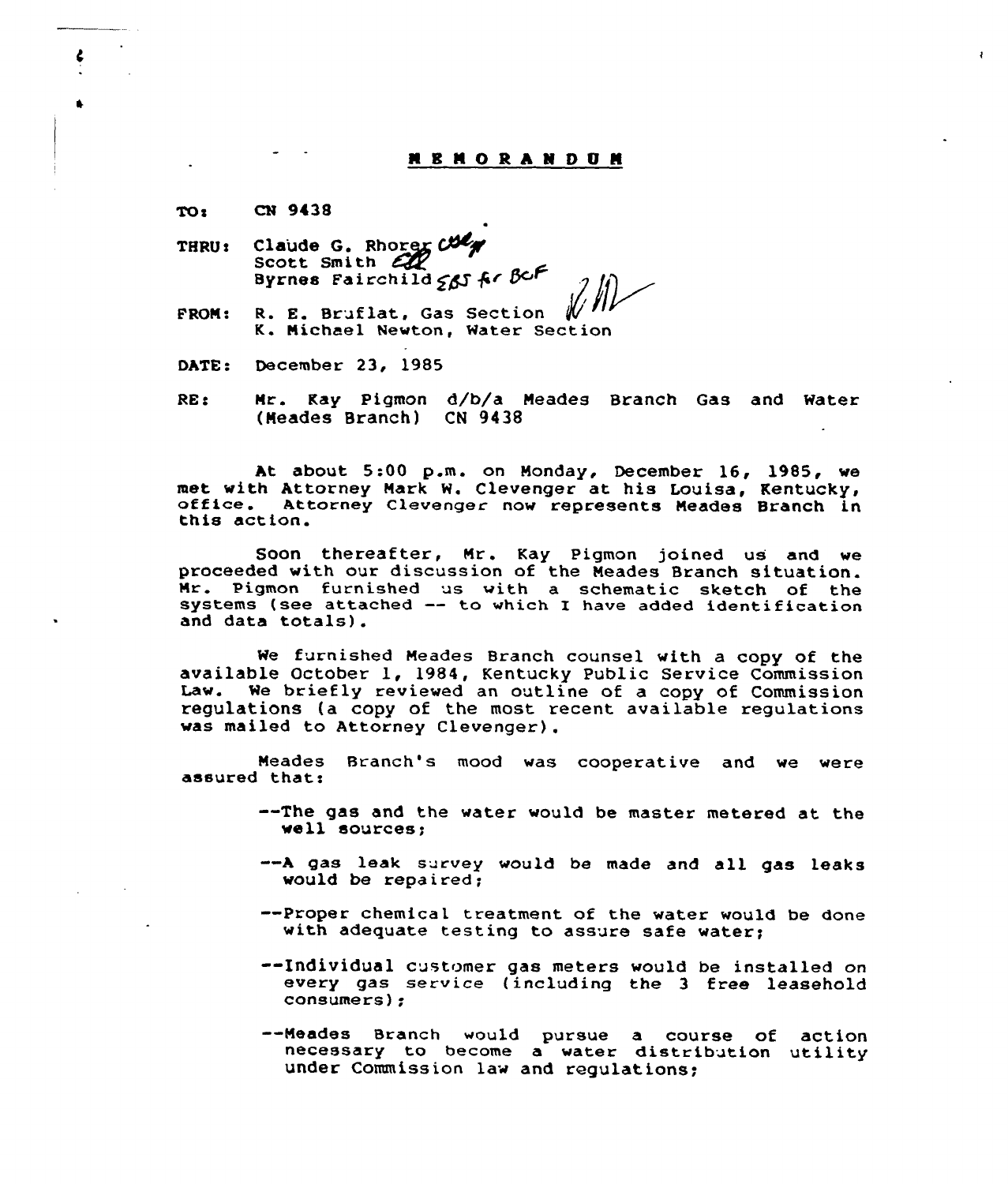$MRMO - CN-9438$ page Two December 23, 1985

 $\ddot{\phantom{1}}$ 

- —Neades Branch would study and utilize the US-DOT Guidance Nanual for Operators of Small Gas Systems in efforts to establish and maintain a safe master meter gas distribution system; and
- --Meades Branch desires to establish the proper<br>business arrangement for tariff filing and arrangement profitable operation under Commission regulation.

It was generally agreed that Commission staff would aid Meades Branch in the next few months while the Show Cause Case was put on a "continuance" basis.

Discontinuation of service for non-payment of bills was discussed and, Neades Branch was advised to use Commission time frames and to keep a record of the written notices.

While we suggested a 5 month postponement of the hearing, we could concur with the late June 1986 request just received (see attached copy of December 16, 1985, letter).

cc: CN 9438 File Forest Skaggs Claude Rhorer Phyllis Pannin Scott Smith Byrnes Fairchild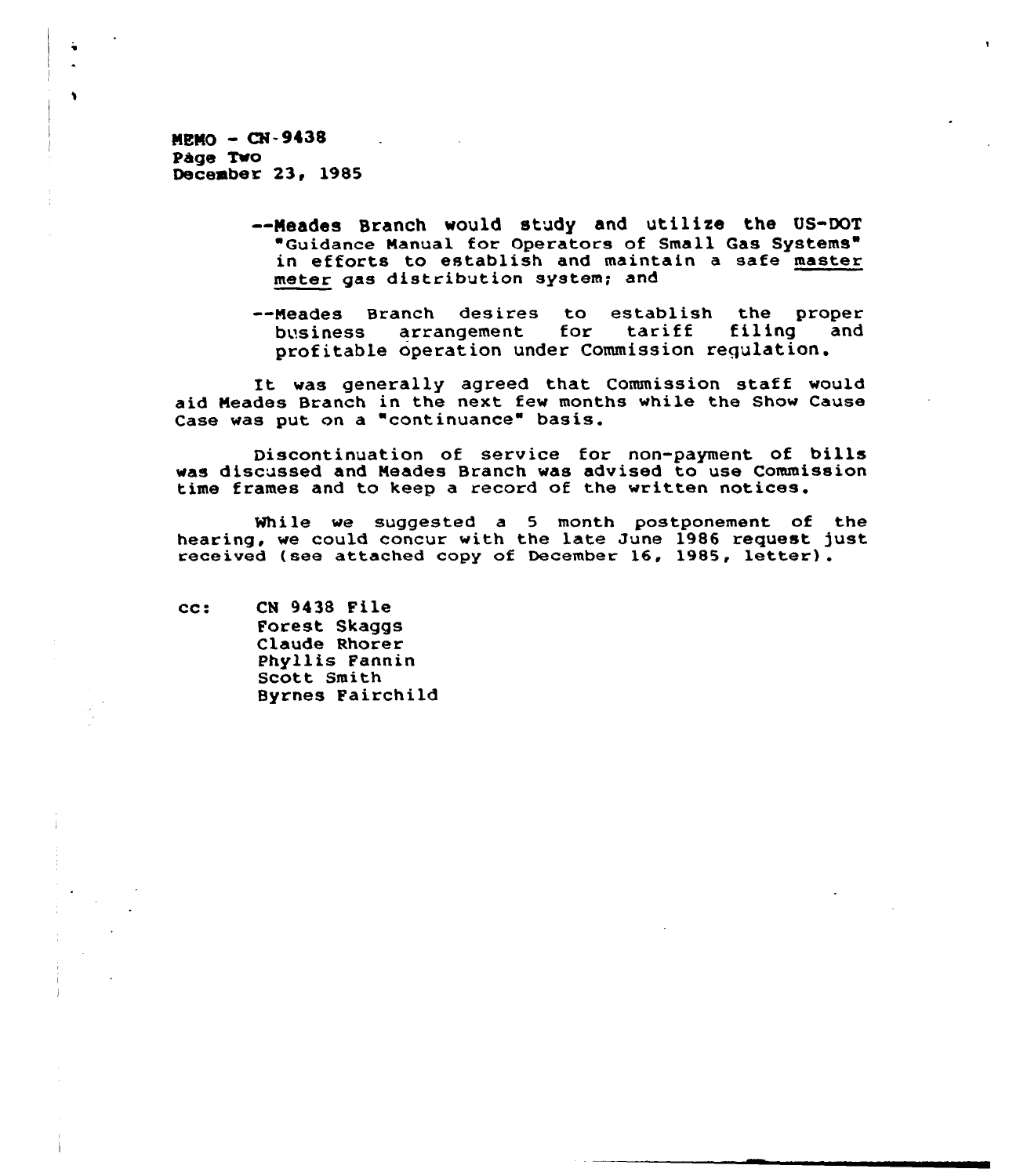Mank "Hheolor libooenger"<br>s**is**my.ar.lux

 $\mathbf{y}$ 

land to Makina Strad, Louiso, Kastanho 4/230 fwcvJ~~is

December 16, 1985

FILED DEC 201985 حیر PUBLIC SERVICE COMMISSION

Commonwealth of Kentucky Public Service Commission Post Office box 615 frankfort, Kentucky 40602

Attention: Forest M. Skaggs Secretary

> RE: Case Ro. 943B PSC vs. Naades Stanch Caa <sup>4</sup> Water

Dear Nr. Skagge:

On today's date Nr. Pigmon and myself hack a meeting mith Sob Bruflat and Hike Hevton. These gentlemen have outlined their concerns regarding Neadea Branch Water and Gae, vhich ve plan on meeting the requirements as outlined by Messrs. Bruflat and Nevton regarding. the same. Therefore. ve are hereby requesting that the hearing scheduled for December 18, 1985, be rescheduled for late June, 1986, in order that at that time alterations will have been made vhich vill be beneficial to all patriae concerned.

Yours very truly,

Mark W. Clevenger

NWC/db